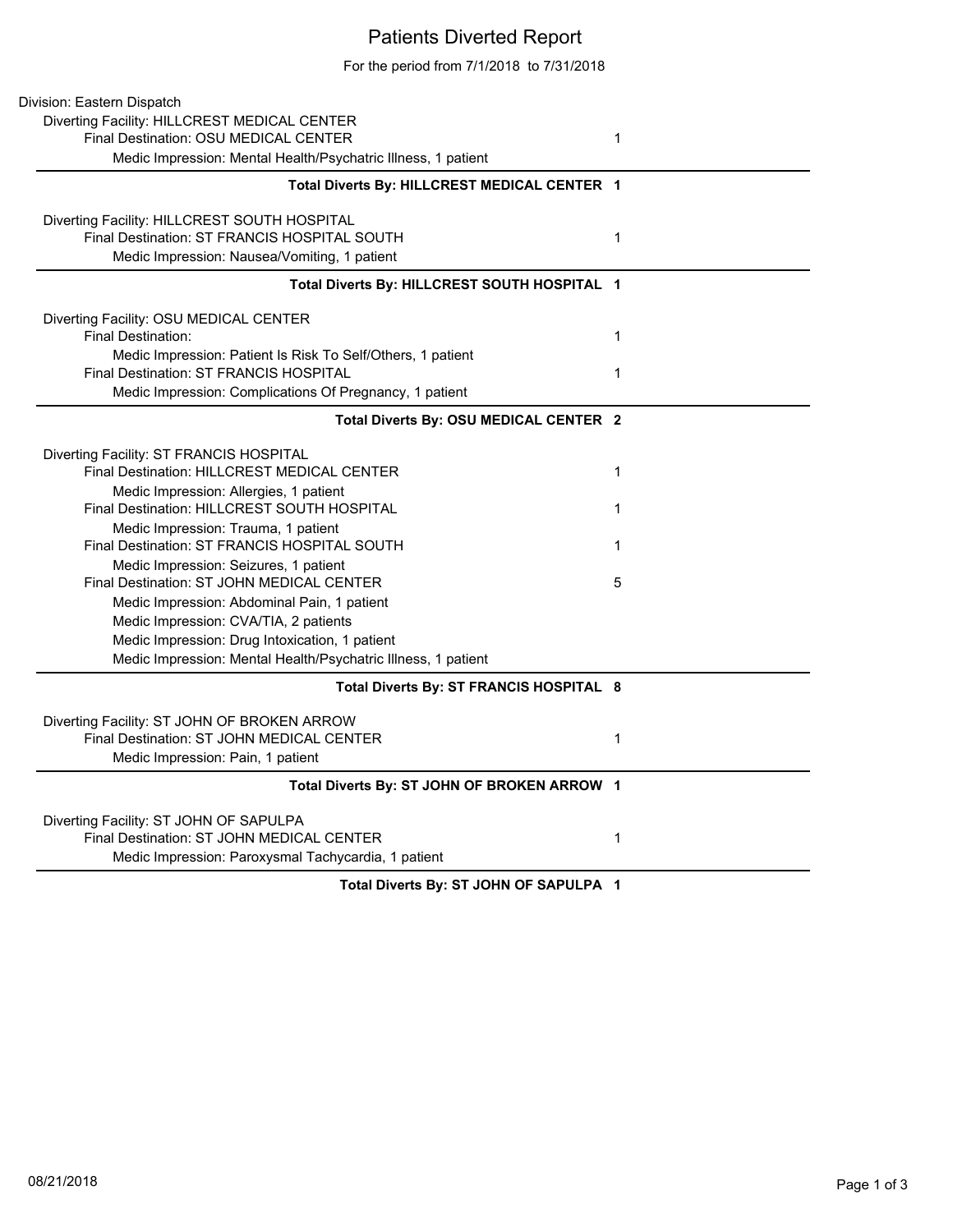| Diverting Facility: ALLIANCE HEALTH - DEACONESS<br>Final Destination: INTEGRIS MEDICAL CENTER - EDMOND           | 1  |
|------------------------------------------------------------------------------------------------------------------|----|
| Medic Impression: Hypotension, 1 patient                                                                         |    |
| Total Diverts By: ALLIANCE HEALTH - DEACONESS 1                                                                  |    |
| Diverting Facility: BAPTIST INTEGRIS MEDICAL CENTER                                                              |    |
| Final Destination: ALLIANCE HEALTH - DEACONESS                                                                   | 10 |
| Medic Impression: Abdominal Pain, 1 patient                                                                      |    |
| Medic Impression: Fever, 1 patient                                                                               |    |
| Medic Impression: Pain, 5 patients                                                                               |    |
| Medic Impression: Psychosis, 1 patient                                                                           |    |
| Medic Impression: Syncope, 1 patient                                                                             |    |
| Medic Impression: Trauma, 1 patient                                                                              |    |
| Final Destination: CANADIAN VALLEY INTEGRIS REGNL                                                                | 1  |
| Medic Impression: CVA/TIA, 1 patient                                                                             |    |
| Final Destination: INTEGRIS MEDICAL CENTER - EDMOND                                                              | 4  |
| Medic Impression: Abdominal Pain, 1 patient                                                                      |    |
| Medic Impression: Altered Mental Status, 1 patient                                                               |    |
| Medic Impression: Seizures, 1 patient                                                                            |    |
| Medic Impression: Vomiting, 1 patient                                                                            |    |
| Final Destination: MERCY HEALTH CENTER                                                                           | 4  |
| Medic Impression: Abdominal Pain, 1 patient                                                                      |    |
| Medic Impression: Dizziness, 1 patient                                                                           |    |
| Medic Impression: Hemorrhage Of Gastrointestinal Tract, 1 patient                                                |    |
| Medic Impression: Seizures, 1 patient                                                                            |    |
| Final Destination: SOUTHWEST INTEGRIS MEDICAL CEN                                                                | 2  |
| Medic Impression: CVA/TIA, 1 patient                                                                             |    |
| Medic Impression: Trauma, 1 patient                                                                              |    |
| Final Destination: ST ANTHONYS HOSPITAL                                                                          | 3  |
| Medic Impression: Hypotension, 1 patient                                                                         |    |
| Medic Impression: Pain, 1 patient                                                                                |    |
| Medic Impression: Respiratory Abnormality, 1 patient                                                             |    |
| Total Diverts By: BAPTIST INTEGRIS MEDICAL CENTER 24                                                             |    |
| Diverting Facility: MCBRIDE CLINIC ORTHOPEDIC HOSPITAL                                                           |    |
| Final Destination: OKLAHOMA HEART HOSPITAL                                                                       | 1  |
| Medic Impression: Hypotension, 1 patient                                                                         |    |
|                                                                                                                  |    |
| Total Diverts By: MCBRIDE CLINIC ORTHOPEDIC HOSPITAL 1                                                           |    |
|                                                                                                                  |    |
| Diverting Facility: MERCY HEALTH CENTER                                                                          |    |
| Final Destination: BAPTIST INTEGRIS MEDICAL CENTER                                                               | 1  |
| Medic Impression: Abdominal Pain, 1 patient<br>Final Destination: OU MEDICAL CENTER EDMOND                       | 1  |
| Medic Impression: Trauma, 1 patient                                                                              |    |
| Total Diverts By: MERCY HEALTH CENTER 2                                                                          |    |
|                                                                                                                  |    |
| Diverting Facility: NORMAN REGIONAL MEDICAL CENTER - MOORE                                                       |    |
| Final Destination: NORMAN REGIONAL HOSPITAL                                                                      | 1  |
| Medic Impression: Altered Mental Status, 1 patient<br>Total Diverts By: NORMAN REGIONAL MEDICAL CENTER - MOORE 1 |    |
|                                                                                                                  |    |
| Diverting Facility: OKLAHOMA CITY VA HOSPITAL                                                                    |    |
| Final Destination: BAPTIST INTEGRIS MEDICAL CENTER<br>Medic Impression: Trauma, 1 patient                        | 1  |

**Total Diverts By: OKLAHOMA CITY VA HOSPITAL 1**

Diverting Facility: OKLAHOMA HEART HOSPITAL

Division: Western Dispatch